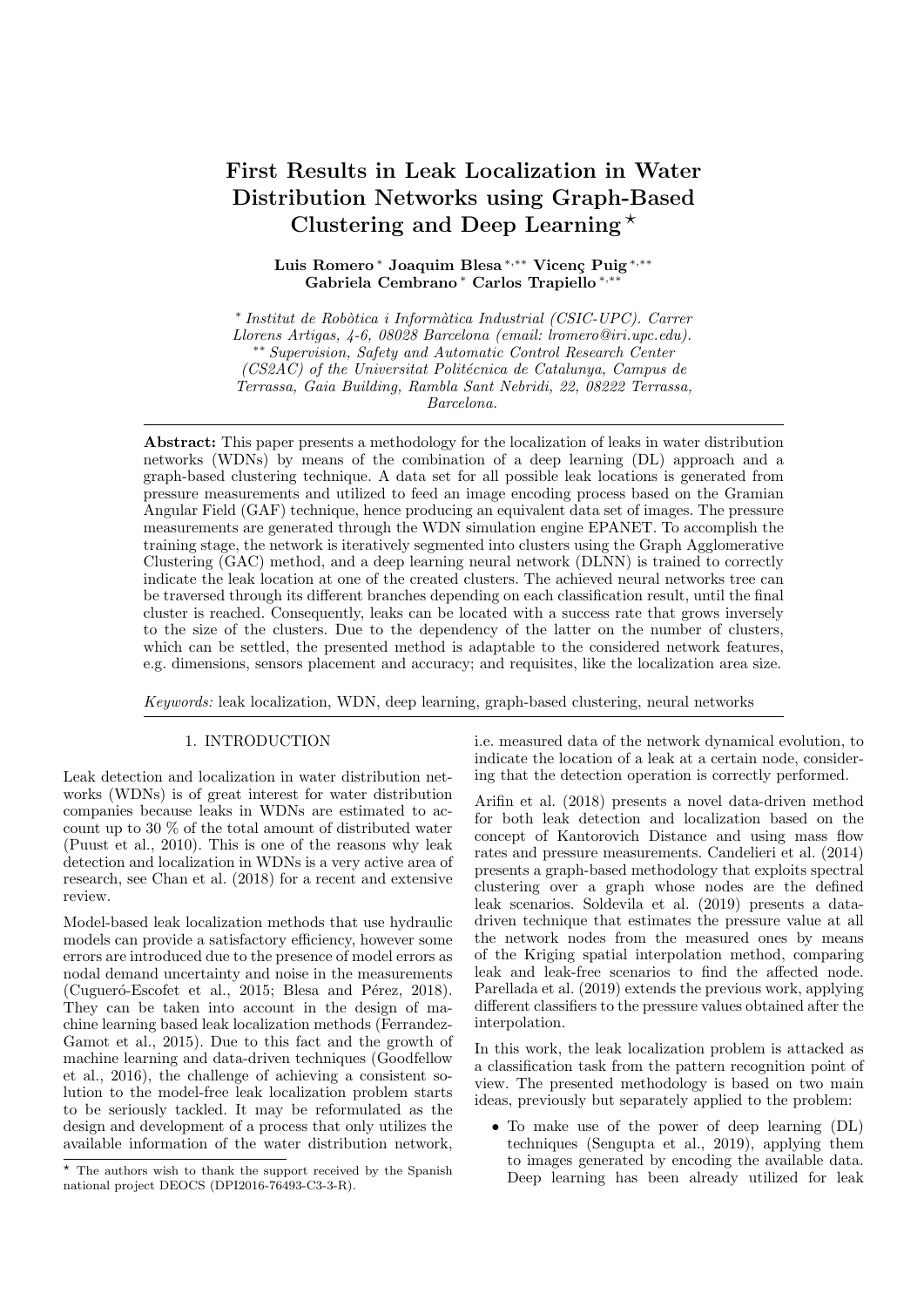localization tasks by Zhou et al. (2019) and Javadiha et al. (2019).

• To divide the leak localization task into a set of simple classification problems, organizing the resultant classifiers in a hierarchical way. Graph-based clustering techniques (Schaeffer, 2007) are exploited to tackle the network division process.

The main contribution of the presented approach consists of the ability to regulate the localization area (by means of the clustering approach settings: size and number of final clusters) depending on the network characteristics: topology, sensor placement and precision, etc., adapting the method performance to the considered leak isolation problem and, consequently, analysing the localization limitations for data-driven approaches. Therefore, the proposed methodology can be exploited as a complete leak localization method, as well as a decision-making tool.

# 2. METHODOLOGY

The design of a learning-based approach for leak localization implies that the process must be trained for its later usage. The general training procedure is represented in Figure 1.



Fig. 1. Training stage - Workflow scheme

The leak localization method considers N pressure sensors installed in inner nodes of the WDN, as well as the network topology.

Pressure values and elevation at the sensorized inner nodes are collected in a vector X:

$$
X = [x_1, x_2, \dots, x_j, \dots, x_N]
$$
\n<sup>(1)</sup>

where  $x_j$ ,  $\forall j = 1, ..., N$ , is the hydraulic head at node j, i.e., measured pressure in node  $j +$  elevation at this node.

The hydraulic input information consists of instances of vector  $X$  defined in (1):

$$
X_i^k \in \mathbb{R}^N, \ i = 1, ..., M, \ k = 1, ..., P \tag{2}
$$

where  $i$  defines the time instant and  $k$  stands for the leak scenario (a leak at a concrete node of the network), and M and P are the total number of time instants and leak scenarios respectively.

This input information is used to produce the set of samples for the training stage, composed by images obtained from an encoding process known as Gramian Angular Field or GAF, presented in Wang and Oates (2015).

To split and facilitate the complete classification problem, Graph Agglomerative Clustering (GAC) (Zhang et al. (2012) and Zhang et al. (2013)) has been applied to divide each network or subnetwork into two sets of nodes. The partition would depend on the WDN topological information provided to the algorithm.

The training process consists of an iterative procedure between clustering and deep learning neural network (DLNN) training. A classifier is obtained at each step to identify the origin of the leak between the two set of nodes generated from the clustered graph.

The achieved set of neural networks is hierarchically organized to form a classification tree. Each tested sample traverses a concrete path until the final cluster is reached, deciding at each step between two possible branches.

## 2.1 Data encoding

The GAF technique is utilized as the data encoding tool for the conversion of each hydraulic head vector  $X_i^{\overline{k}}$  into its associated image. Due to its original development for time-series, its application must be adapted to handle the mentioned measurements vectors instead.

The commonly limited number of installed sensors at WDNs (Savić et al., 2009) explains this feature selection. It delimits the size of the GAF images, and hence reduces the computational cost and avoids the necessity of gathering M-dimensional vectors (considering M to be the length of the time-series data) for the localization of a single leak.

As a preprocessing, every  $X_i^k$  vector is rescaled to range the values between -1 and 1:

$$
\tilde{x}_{ij}^k = \frac{(x_{ij}^k - max(X_i^k)) + (x_{ij}^k - min(X_i^k))}{max(X_i^k) - min(X_i^k)}
$$
(3)

The data vector  $\tilde{X}_i^k$  can be encoded in polar coordinates as follows:

$$
\phi_{ij}^k = \arccos(\tilde{x}_{ij}^k)
$$
\n(4)

$$
r_{ij}^k = \frac{i}{n} \tag{5}
$$

being  $n$  a constant factor to regularize the span of the polar coordinate system.

In this case, the GAF process exploits the angular perspective by considering the trigonometric sum/difference between each pair of sensor values to identify their correlation, obtaining the Gramian Angular Field as:

$$
GAF_i^k = [cos(\phi_{ij_1}^k + \phi_{ij_2}^k)] =
$$
  

$$
(\tilde{X}_i^k)' \cdot \tilde{X}_i^k - (\sqrt{I - (\tilde{X}_i^k)^2})' \cdot \sqrt{I - (\tilde{X}_i^k)^2}
$$
 (6)

where  $j_1$  and  $j_2$  are two possible values of j and I is the unit row vector.

Then, the GAF resulting image consists of a matrix whose x-y component encodes the relation between the pressure sensors x and y. To achieve the standard format of an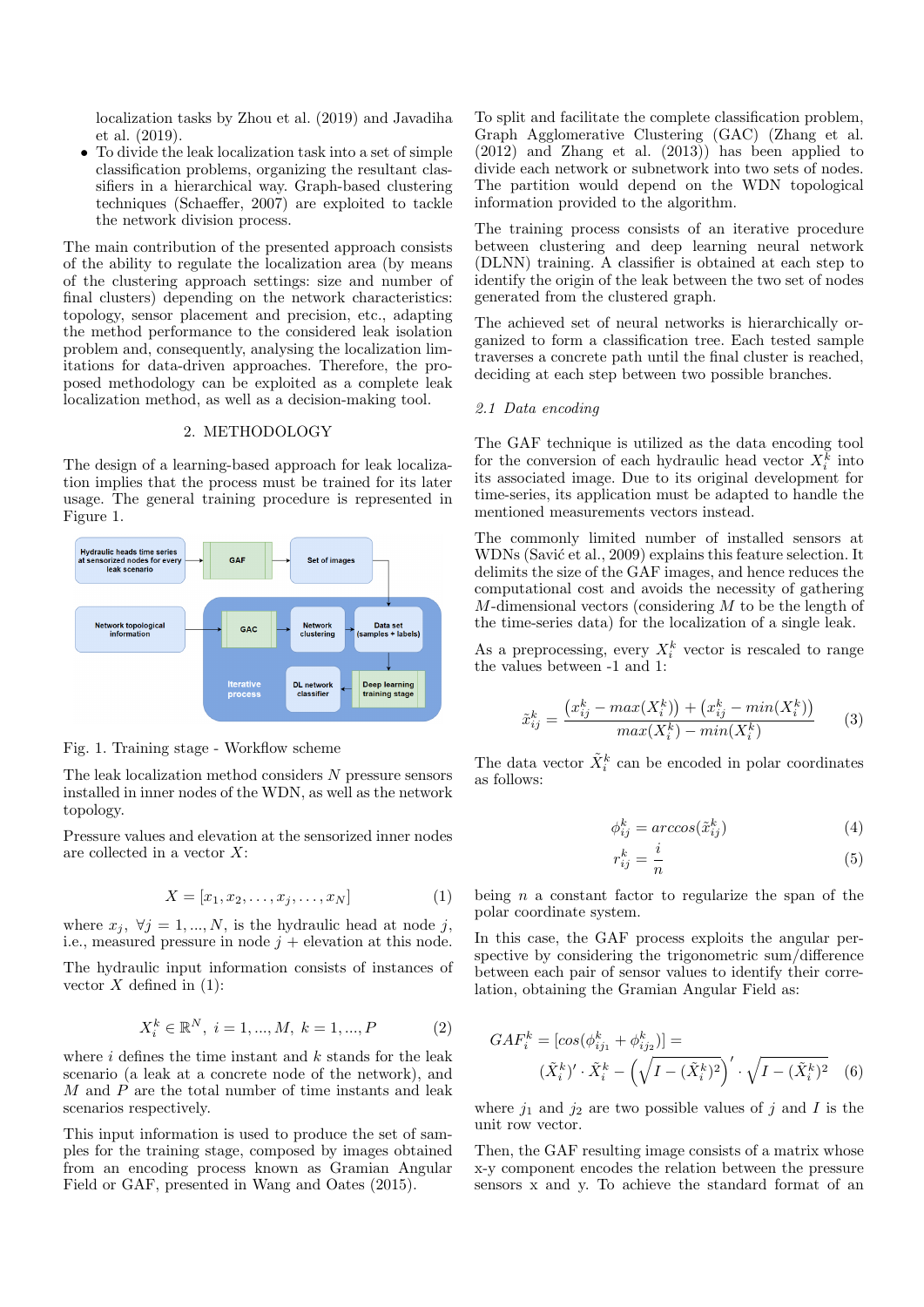image, the GAF matrices are processed to locate its values in the range 0-255.

#### 2.2 Clustering

The clustering process is utilized to split the network (or a previously computed subnetwork) into two new subnetworks, by means of the topological information of its associated graph.

The GAC algorithm has been selected to handle this operation. It is based on three main stages:

- (1) The generation of a directed graph from the undirected one given as input.
- (2) The utilization of the k-NN technique, described in Sutton (2012), to generate a set of initial clusters.
- (3) The merger of the k-NN produced sets of nodes into larger clusters based on their affinity, until the desired number of clusters is reached.

The GAC algorithm employs the weights between nodes of the graph to decide its splitting into new subgraphs. Hence, the selection of these weights allows to regulate the criteria the algorithm employs to produce the new subnetworks.

To handle the high dependence on the value of the parameter  $k$ , the clustering process for each (sub)network is embedded in a loop that varies its value in order to obtain the maximum possible validation accuracy.

#### 2.3 Deep learning

After a (sub)network partition, a different label is assigned to each one of the resulting clusters, and consequently, to its member nodes.

Considering a raw data set with  $M$  timesteps,  $N$  nodes and  $P$  leak scenarios, after the encoding stage, the final data set would be composed by  $M \cdot P$  samples  $(N \times N)$ GAF matrices/images), i.e.

$$
GAF_i^k \in \mathbb{R}^{N \times N}, \ i = 1, ..., M, \ k = 1, ..., P \qquad (7)
$$

These samples, together with their corresponding labels, must be divided into training, validation and testing sets.

The structure of the generated DLNN is displayed in Figure 2.



#### Fig. 2. DL network structure

The input image layer size is  $N \times N$  (the depicted input matrix G is an instance of  $GAF_i^k$  for a concrete time step and leak scenario). It is followed by three instances of a set of layers composed by:

- A convolutional layer (Murphy, 2016), that applies sliding filters to the input image (regarding the small number of sensors and hence the low value of  $N$ , the sizes of the sliding filters of the different convolutional layers have a low upper limit).
- A batch normalization layer (Ioffe and C.Szegedy, 2015) to speed up the training phase, reduce the dependence of the network to the weight initialization, as well as reduce overfitting.
- A ReLu layer (Agarap, 2018) as non-linear output.

A fully connected (FC) layer with an output layer of size 2 is employed to achieve the binary classification (a softmax layer (Bishop, 2006) is included to be the output unit activation function after this FC layer).

The usage of more complex sets of layers does not bring about an improvement of the classification results, and hence a straightforward solution was adopted to speed up the training stage. In the same way, the number of instances of the presented set of layers is derived from the experiments performance. The inclusion of a smaller number of them yields to poorer results, whereas the usage of extra instances does not enhance the classification.

# 3. CASE STUDY

To validate the proposed method, a real network has been utilized as example. It is a District Metering Area (DMA) that presents 121 nodes and 125 pipes. It is graphically represented in Figure 3.



Fig. 3. Case study WDN (with sensorized nodes)

## 3.1 Data encoding in the case study

The GAF method is applied to convert the eight head values at the sensorized nodes into an  $8 \times 8$  image.

Figures 4 and 5 respectively show the location of various nodes of the network and the GAF images that are associated to a leak event at each one of them.

On the one hand, most images corresponding to leaks at close nodes, like 1 and 2 (Figures 5a and 5b respectively), share a high degree of resemblance. This leads to a rather difficult distinction between them.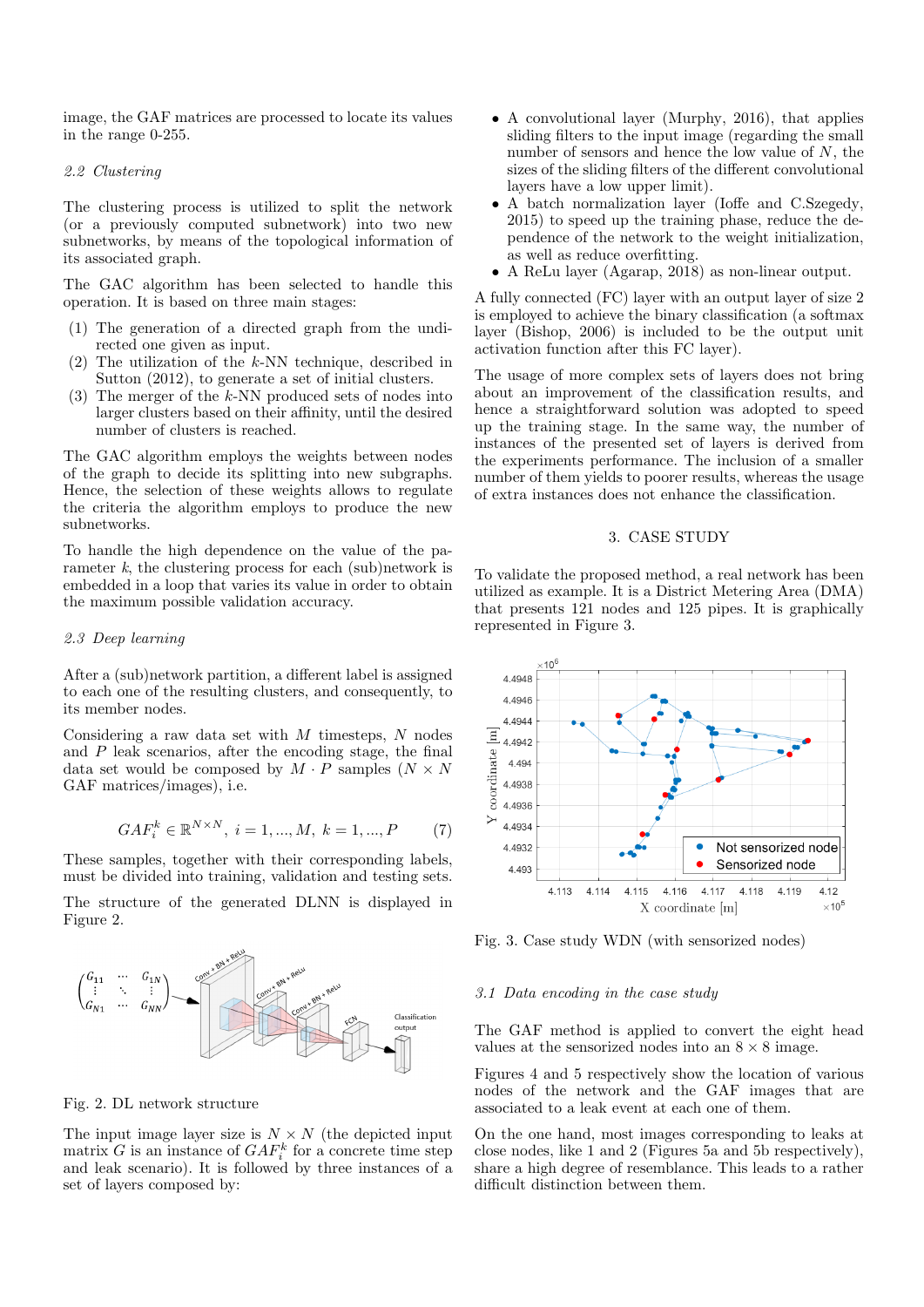

Fig. 4. Case study WDN (with GAF images nodes)



Fig. 5. GAF images associated to different leaks

On the other hand, for the case of most sufficiently distant nodes, differences between the images become evident, facilitating the leak location task.

Therefore, the indistinguishability among nodes tends to become higher once a certain level of proximity is reached. This fact supports the decision of exploiting a clustering approach to decrease the classification difficulty.

A group of nodes whose classification becomes a hard problem would be considered as a unique cluster, whereas sets of nodes with intra-distinguishability can still be clustered. In this way, the similarity among images determines the clustering limit, depending the former on the network and sensor characteristics.

## 3.2 Clustering in the case study

The clustering task is tackled by the Graph Agglomerative Clustering algorithm.



Fig. 6. Clustering - Complete network



Fig. 7. Clustering - First subnet from complete network



Fig. 8. Clustering - Second subnet from complete network

Figure 6 shows the clustering process of the original network. Concretely, Figure 6a depicts the complete case study network before the clustering, and Figure 6b presents the two generated clusters. Figures 7 and 8 display the analogue clustering process for the two previously produced subnetworks.

Therefore, this process is carried out iteratively and recursively, as it is applied to the results of previous instances of the method.

The value of the k parameter of the GAC method for an actual usage of the localization algorithm, as aforementioned, is automatically settled depending on the achieved localization accuracy.

There are various decisions about the clustering process:

• The pipe distance between nodes of the WDN is fed to the clustering algorithm as the metric that represents the relation between each pair of nodes, regulating the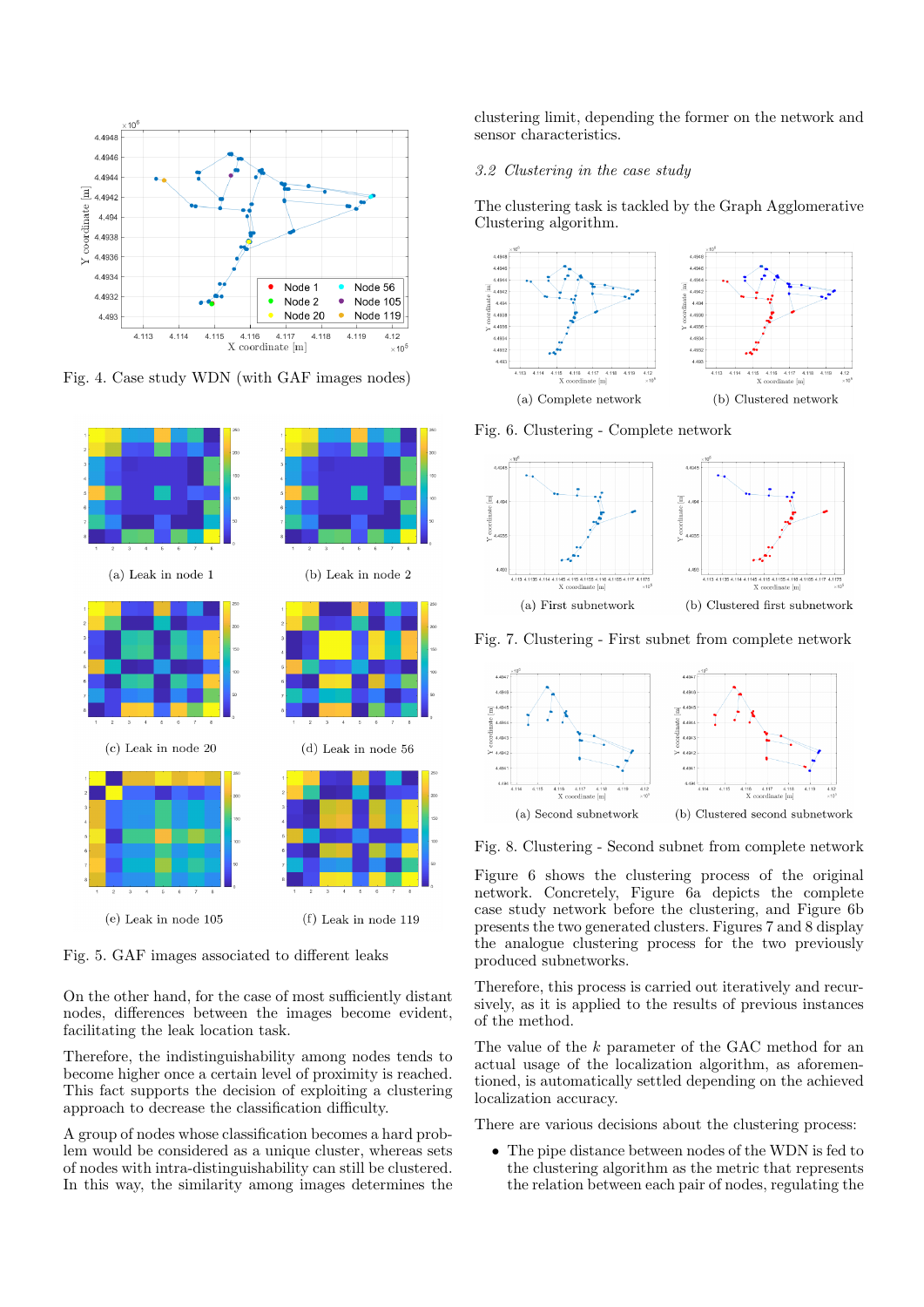division of the nodes into sets. Additional topological information can be provided to the technique in order to modify the clustering behaviour.

The clustering limit needs to be decided considering the level of indistinguishability among the nodes of the analysed network, i.e., the number and size of clusters must depend on the network features and how they affect the localization accuracy.

#### 3.3 Deep learning in the case study

The MATLAB<sup>®</sup> Deep Learning Toolbox<sup>TM</sup> has been utilized to deploy the training, validation and testing stages. Concretely, each DLNN is trained using the following learning settings (see MathWorks (2019) for more information about the different parameters):

#### Table 1. DL training settings

| Parameter                     | Value                                                             |
|-------------------------------|-------------------------------------------------------------------|
| Solver                        | <b>SGDM</b>                                                       |
| Initial learning rate         | 0.01                                                              |
| Learning rate schedule        | piecewise                                                         |
| Learning rate dropping period | 8                                                                 |
| Learning rate dropping factor | 0.9                                                               |
| Maximum number of epochs      | 150                                                               |
| Convolutional filter size     | $\lfloor N/2 \rfloor$ $\lfloor N/3 \rfloor$ $\lfloor N/4 \rfloor$ |
| Number of filters             | [8 16 32]                                                         |

The last two elements of the table are vectors because each component represent the value of the parameter for one of the three set of layers forming the DLNN structure.

The data sets are divided into a 75% for training, 15% for validation and 10% for testing.

The training and clustering stages are integrated into an iterative process. When a (sub)network is clustered into two new subnetworks, a DLNN is trained to distinguish the leak location between these new subnetworks.

To guarantee a sufficiently good performance of the classifiers (and to settle a proper  $k$  parameter, as aforementioned), the clustering and learning processes of a certain (sub)network are repeated until a minimum localization accuracy is reached at the validation phase.

#### 3.4 Results

To test the presented methodology, the necessary hydraulic results are obtained using the WDN modelling and simulation software EPANET 2 (L. A. Rossman, 2000). One simulation is carried out for each possible scenario, i.e., producing a leak at each one of the network nodes. Each simulation comprises 96 hours, with a new measurement every 2 minutes. However, to reduce the training duration, only a sample per hour is utilized. The leak size has been fixed to  $1 \overline{1/s}$ .

From each complete simulation, only 24 hours are employed for the learning stage (this includes the training, validation and testing phases). Additional 24 hours are utilized for further testing of the procedure.

The obtained performance results for different clustering approaches are presented in Table 2 by means of the following parameters:

- The number of final clusters (first column).
- The leak localization accuracy (second column), i.e., the percentage of leaks that are correctly located at the corresponding node or cluster.
- The mean of the Average Topological Distance or ATD (third column) from the leaking node to the set of nodes belonging to the reached cluster through the obtained path. For further explanations of this metric, see Javadiha et al. (2019).
- The mean value of the cluster size (fourth column), expressed as the number of member nodes.
- The mean value of the cluster size (fifth column), expressed as the radius of the minimum circle enclosing all the member nodes.

| Table 2. Performance results |  |
|------------------------------|--|
|                              |  |

| $N_c$ | $Acc(\%)$ | AT D | $C_{size}$ (n°nodes) | $C_{size}(m)$ |
|-------|-----------|------|----------------------|---------------|
| 8     | 100       |      | 15.00                | 146.97        |
| 16    | 99.17     | 0.04 | 7.50                 | 63.78         |
| 30    | 91.22     | 0.32 | 4.00                 | 34.26         |
| 57    | 81.88     | 0.67 | 2.11                 | 6.66          |
| 87    | 73.72     | 0.79 | 1.38                 | 2.30          |

The results show that the classification performance gets deteriorated as the number of clusters increases. The accuracy is the most affected metric, whereas the ATD do not greatly augment. The latter implies that, in average, if the method fails, the actual leaking node is located at an acceptably reduced number of nodes.

In order to delve into the method behaviour, uniform random noise is added to the nominal measurements. The associated results for noise ranges of  $\pm 0.01$  m and  $\pm 0.1$  m are presented in Table 3 and Table 4 respectively.

Table 3. Performance results -  $\pm 0.01$  m

| $N_c$ | $Acc(\%)$ | ATD  | $C_{size}$ (n°nodes) | $C_{size}(m)$ |
|-------|-----------|------|----------------------|---------------|
| 8     | 93.96     | 0.38 | 15.00                | 92.16         |
| 16    | 85.31     | 0.68 | 7.50                 | 49.63         |
| 30    | 77.22     | 1.25 | 4.00                 | 24.72         |
| 46    | 70.56     | 1.55 | 2.61                 | 14.21         |
| 80    | 44.79     | 2.56 | 1.50                 | 3.06          |

Table 4. Performance results -  $\pm 0.1$  m

| $N_c$ | $Acc(\%)$ | ATD  | $C_{size}$ (n°nodes) | $C_{size}(m)$ |
|-------|-----------|------|----------------------|---------------|
| 8     | 73.30     | 2.94 | 15.00                | 82.07         |
| 16    | 57.19     | 4.52 | 7.50                 | 55.65         |
| 30    | 48.13     | 5.36 | 4.00                 | 24.62         |
| 46    | 38.02     | 6.44 | 2.61                 | 13.07         |
| 75    | 24.72     | 6.65 | 1.60                 | 3.49          |

A noise reduction approach is applied to decrease the uncertainty effects. The complete data set, with a sample every 2 minutes, is averaged every 30 elements. Hence, each final value represents the mean over 1 hour.

The degeneration of the performance is caused by the slight differences between data vectors of different leak scenarios, which are the learning objective of the deep learning stage. Therefore, when the sensor noise is as wide as those differences, the performance is critically worsen.

Analysing these differences for the complete data set (before averaging), only a 25% of them are superior than an uncertainty tolerance of  $\pm 0.1$  m, as well as a 86.7% in the case of a noise range of  $\pm 0.01$  m.